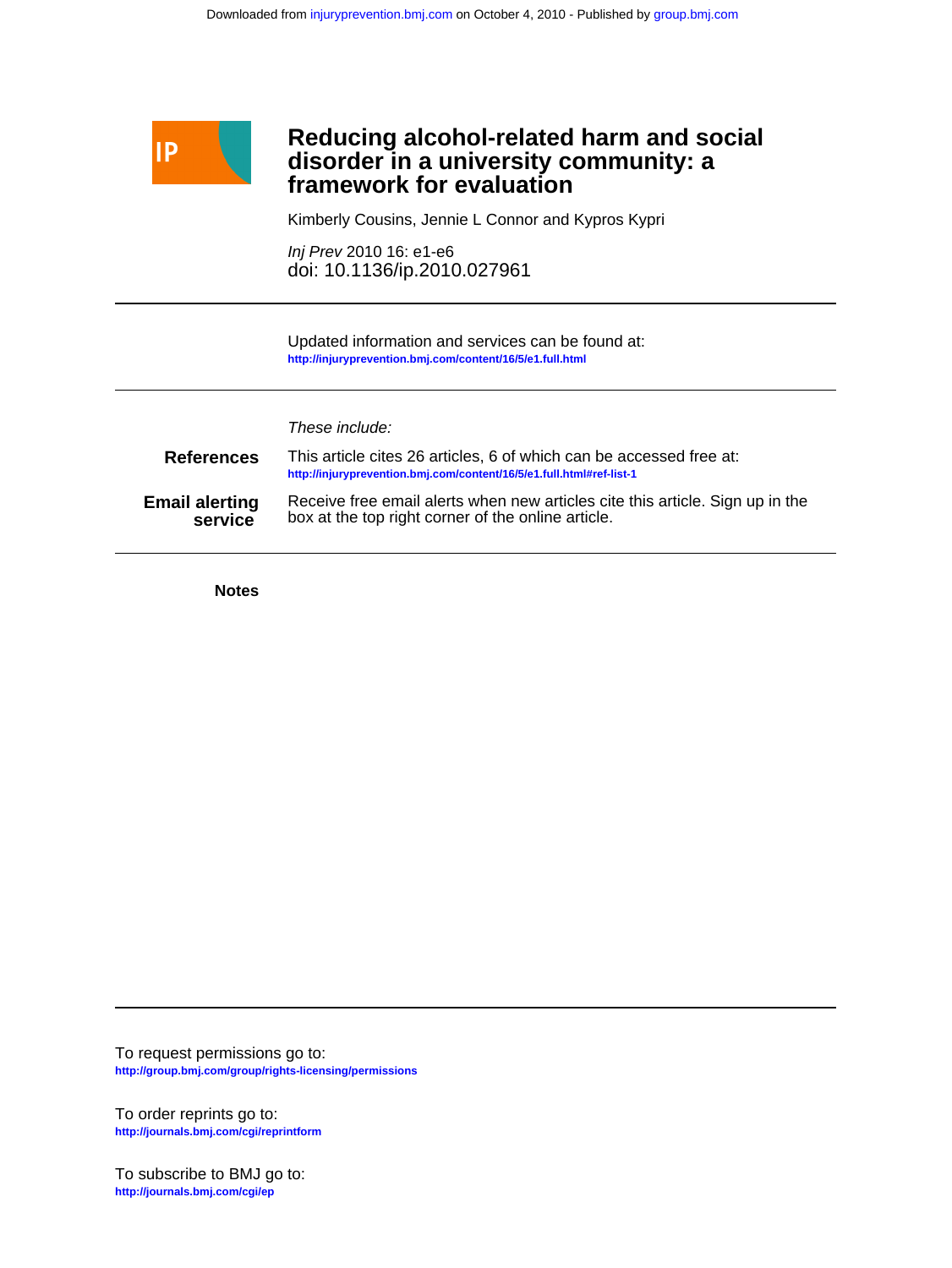# Reducing alcohol-related harm and social disorder in a university community: a framework for evaluation

Kimberly Cousins,<sup>1</sup> Jennie L Connor,<sup>2</sup> Kypros Kypri<sup>1,3</sup>

#### **ABSTRACT**

**Background** In New Zealand and other middle to high income countries, university student are at high risk of alcohol-related injury and other problems due to their typical pattern of episodic heavy drinking. In 2007, one university implemented Campus Watch, a novel and extensive programme to reduce social disorder, including alcohol-related injury, in the university area. **Objectives** To quantify the effects of this complex intervention.

**Setting** A large public university campus and surrounding community in New Zealand.

**Design** A health promotion evaluation model was used, examining: (1) how the programme was developed, introduced and received by the community? (process); (2) whether the programme affected behaviour? (impact); and (3) whether the programme reduced social disorder and alcohol-related harm in particular? (outcome). The outcome phase uses a non-equivalent control group design to measure changes occurring in the Campus Watch area compared with other universities, and with a same-city control site.

Participants Programme staff, university students and other community members.

Data Interviews with university administrators and Campus Watch staff; surveys of local residents' views; Campus Watch incident data; national surveys of university students in 2005, 2007 and 2009; police data; fire department data.

**Outcome Measures** Prevalence of heavy episodic drinking; number of acute alcohol-related harms; incidence of antisocial behaviour, assault and street fires. Analysis Regression analyses will be used to examine changes in the intervention site relative to changes in the control areas.

In New Zealand, 51% of alcohol-attributable deaths and 72% of life-years lost are due to injury.<sup>1</sup> The total cost of alcohol-related harm in New Zealand is over NZ\$2 billion annually.As in other developed countries, young people (aged 15-29 years) are at a particularly high risk of alcohol-related harm from their alcohol consumption, as they tend to drink to intoxication.1

The social and economic costs of alcohol are especially evident in North Dunedin (see figure 1), where university students comprise a large portion of the population. University students drink more frequently and more hazardously than their nonstudent peers. $2-5$  A tendency to drink large amounts per occasion increases the likelihood of experiencing acute harm, such as being physically<br>or sexually assaulted.<sup>4 6–8</sup> Secondhand effects of student drinking are also common among nondrinking students and extend into surrounding  $neighbourhoods.<sup>8-10</sup>$ 

In 2006, the University of Otago in Dunedin, New Zealand, and the North Dunedin community created a working party to address the increasing social disorder in the area immediately surrounding the campus (see figure 1). Following the recommendations of the working party, the university launched the Campus Watch programme in 2007, which aims 'to maintain and improve the quality of the student experience in the wider campus environment and to assist residents and businesses of North Dunedin with any concerns they may have'.<sup>11</sup>

Campus Watch is primarily concerned with reducing social disorder to which alcohol-related behaviour and harms are central. The programme provides round-the-clock foot patrols of the North Dunedin and campus areas. Most of the work done by the Campus Watch teams is described as pastoral care of students who are new to living in unsupervised shared housing, as well as relationship building with residents and businesses in the area. During the day, Campus Watch patrol teams focus on building rapport with students living in the area by chatting and offering advice or following up on previous incidents. They also act as a security patrol on campus and provide directions to visitors, as their distinct uniforms make them conspicuous in the university precinct (see figure 2). After dark, the Campus Watch teams continue their rounds of the campus and surrounding neighbourhoods, with the aim of remaining a visible, approachable presence and preventing situations from getting out of hand. The Campus Watch patrols also frequently walk students home late at night and check whether intoxicated students need assistance.

The university proctor's office manages the Campus Watch programme. Campus Watch members 'on the beat' liaise with headquarters, and are also in communication with the fire service and local police in order to share information about incidents, such as sightings of possibly criminal behaviour. When students are apprehended for behaving antisocially, they may be referred to the university proctor for disciplining under the University's Code of Student Conduct.

For each incident attended by Campus Watch, a team member completes a brief incident report form, which includes basic information about the time and location of the event, the type of event, how it was notified, details of the person(s) involved and whether they had been consuming alcohol, the outcome, and any further action needed. These forms are entered into a central database, and the proctor uses the reports to deal with students who have been referred to him.

Campus Watch has similarities with Neighbourhood Watch programmes, in which residents patrol

<sup>1</sup>Injury Prevention Research Unit, Dunedin School of Medicine, Dunedin, New Zealand <sup>2</sup>Department of Preventive and Social Medicine, University of Otago, Dunedin, New Zealand <sup>3</sup>School of Medicine and Public Health, University of Newcastle, New South Wales, Australia

#### Correspondence to

Kimberly Cousins, Injury Prevention Research Unit, Dunedin School of Medicine, PO Box 56, 55 Hanover Street, Dunedin 9054, New Zealand; kimberly.cousins@ipru.otago. ac.nz

Accepted 13 May 2010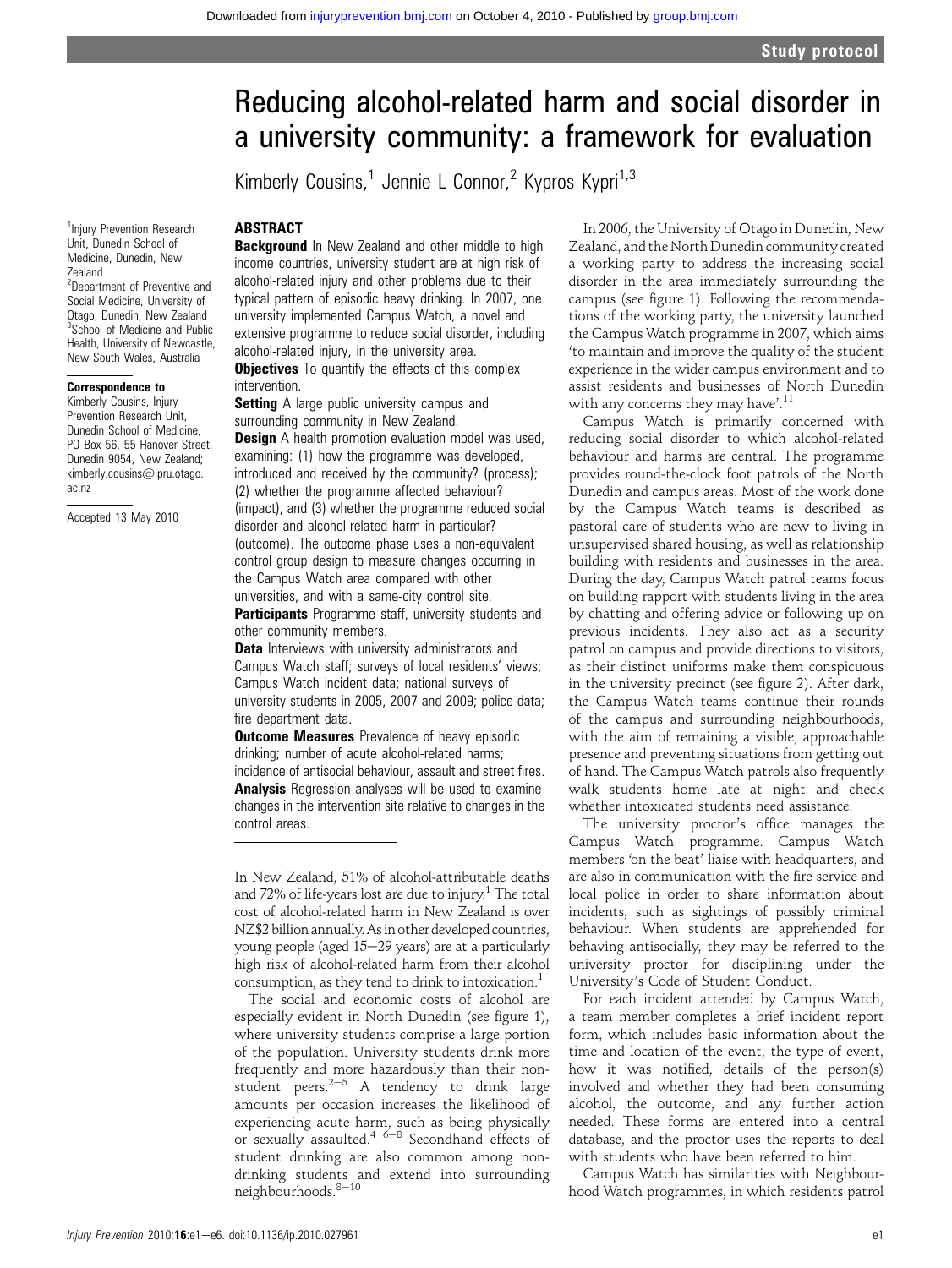#### Study protocol

**Figure 1** The North Dunedin area including the campus of the University of Otago.

#### Campus Watch Area Boundaries University of Otago Dunedin



their neighbourhoods and report suspicious behaviour to the police. It also incorporates the local concept of Maori wardens. Maori are the indigenous people of New Zealand, and the role of the voluntary wardens includes 'discouraging crime on the streets, assisting in keeping our youth and people safe, while being compassionate of those in need [...], to help, rather than to arrest people'. 12

Campus Watch differs from these and other initiatives due to the nature of the student and campus environment in Dunedin. First, there is a very high density of students living in the area immediately surrounding the campus: there are 3300 residents per square kilometre in the university precinct shown in figure 1 and approximately 90% of them are enrolled in tertiary education.<sup>13</sup> Second, 75% of university students come from outside of the Dunedin area to study, $14$  and are therefore away from the typically moderating influence of parents. Finally, the university's Code of Student Conduct gives the proctor power to discipline students for events occurring outside of the official campus boundaries.

#### AIMS

The recently updated Medical Research Council framework for complex interventions emphasises the need for carefully designed, structured evaluations.<sup>15</sup> By adapting a well-established health promotion framework to suit the complex Campus Watch programme, this quasi-experimental evaluation will measure specific outcomes and create an understanding of how Campus Watch contributed to any reductions in alcohol-related harm and social disorder. More specifically, the study aims to answer the following key questions: (1) how was Campus Watch developed, introduced and received by the community? (process); (2) how has Campus Watch affected behaviour?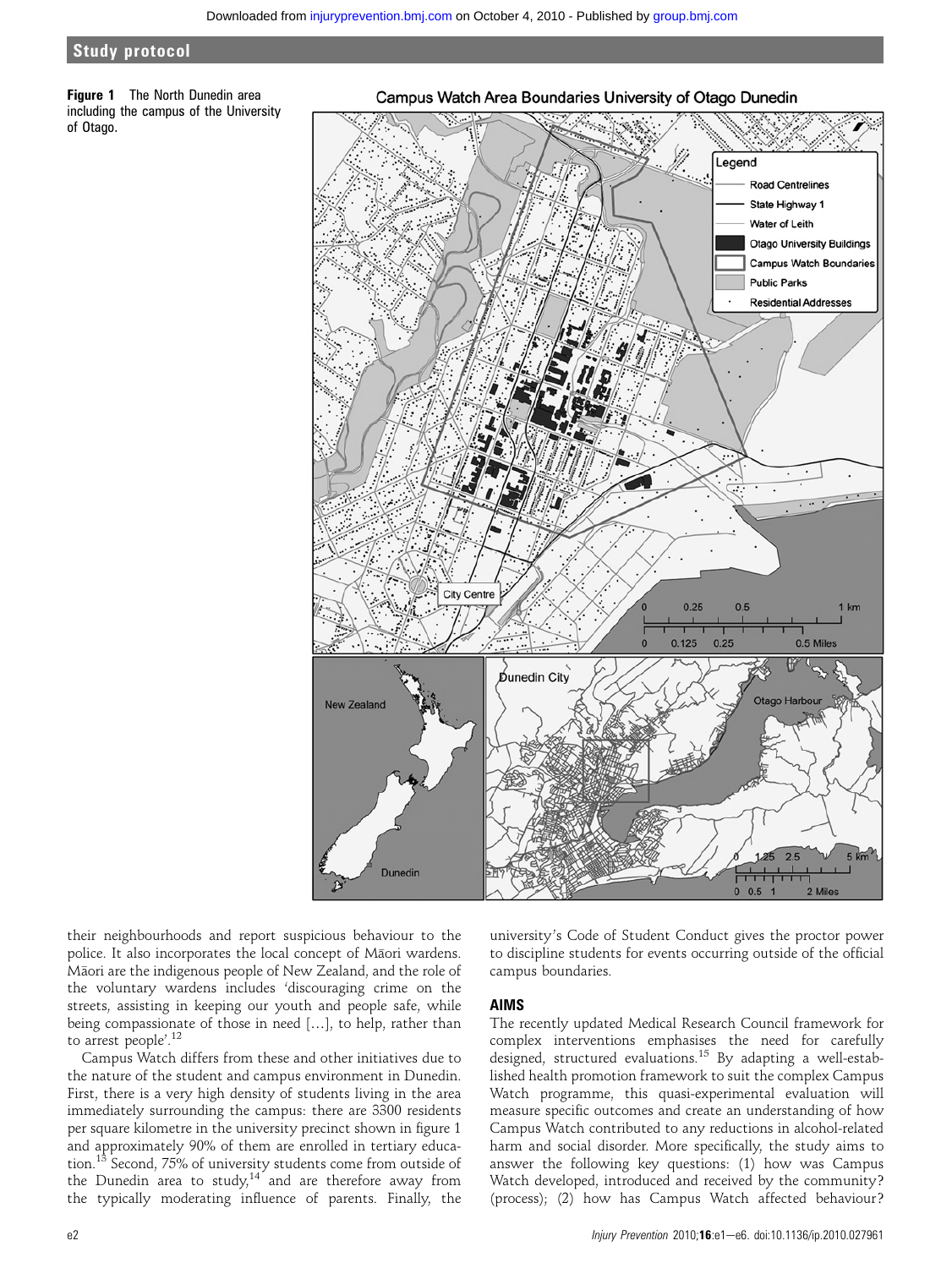

Figure 2 Campus Watch team members at work.

(impact); and (3) has Campus Watch reduced social disorder and alcohol-related harm in particular? (outcome).

# **METHODS**

### **Design**

The evaluation of Campus Watch comprises a traditional threestep health promotion evaluation model.<sup>16</sup> It has been used to evaluate a variety of health promotion programmes such as community injury prevention, $^{17}$  youth mental health awareness campaigns<sup>18</sup> and community programmes for reducing youth smoking.<sup>19</sup>

The framework includes three evaluation phases in order to understand how a programme has been developed and implemented (process), what behavioural change has occurred since implementation (impact), and how effective the programme has been at achieving its primary objectives (outcome). The Campus Watch evaluation model is underpinned by specific questions for each phase, as illustrated in figure 3. The measurements used in each phase are described in more detail below.

#### Process evaluation

The process evaluation will assess the way in which the programme was initially developed and implemented, how it has changed over time, how it is being delivered and its acceptability within the community. This phase of evaluation is particularly important in complex interventions.<sup>15</sup> Campus Watch has undergone many changes, both structural and functional, since it was introduced in 2007; its evolution has not been guided by an overarching design and modifications have occurred for reasons that have not always been well documented.

The term 'formative evaluation' is sometimes used to describe an investigation of the way in which an intervention was developed, and is most useful in helping to improve a programme in its initial phases.<sup>20</sup> The purpose of the process evaluation is to provide insight into why the intervention may or may not be effective and to document changes in the programme delivery, rather than to influence the initial phase of the programme in any way. As we were not involved in the development of the intervention, a formative evaluation would not have been an appropriate element in our model. Instead, relevant elements of a formative evaluation are incorporated into the 'process evaluation' by documenting the development of the programme by regular interviews with the programme director.

Specific information on the programme's development will be obtained from the university's director of student services, the university proctors and Campus Watch staff. Information about modifications to the programme and the motivation for these changes will be collected prospectively during the evaluation. Results from the 2008 and 2009 North Dunedin community surveys of residents and local business owners/managers (described in the next section) will give an indication of the community's knowledge and perceptions of Campus Watch.

#### Impact evaluation: community surveys and Campus Watch data

The impact evaluation will focus on the behaviours of North Dunedin residents and students to establish whether or not the programme is creating a culture of safety and reducing antisocial behaviour. The impact will be measured using surveys of randomly sampled North Dunedin residents and businesses in 2008 and again in 2009 (community surveys). Non-student residents will be oversampled to make up 50% of the residents' sample. The survey's aim is to elicit the views of residents and

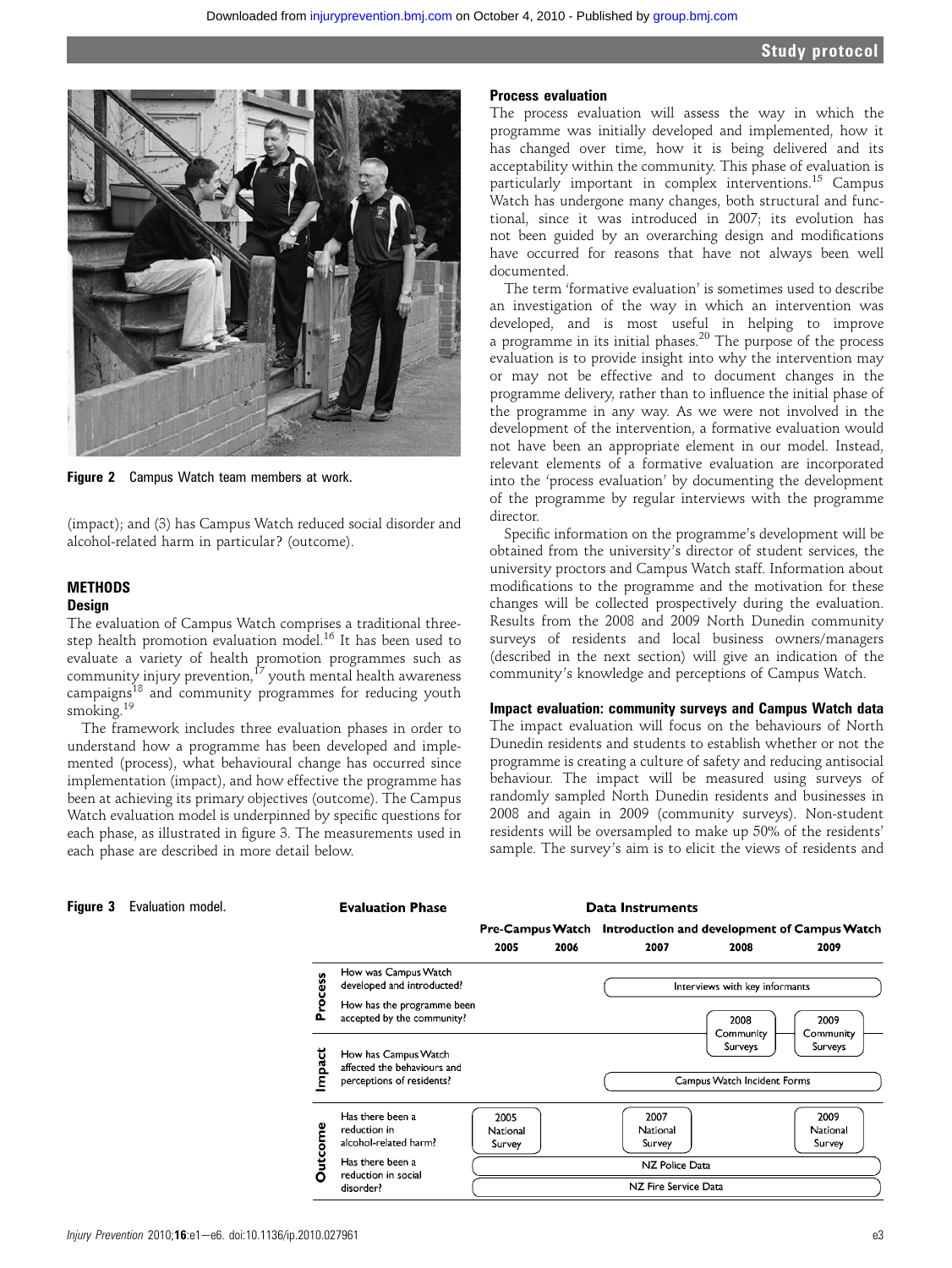business owners/managers on problems in their community, the contribution of alcohol to these problems, and the impact that Campus Watch has had in the area. They will be conducted using a drop-and-collect method, $21$  which involves personally delivering questionnaires to selected participants and returning to collect completed questionnaires at an agreed date and time.

Incident data from the Campus Watch database (described above) will be used to monitor changes in student behaviour since 2007. Changes in the frequencies of various types of incidents will provide an indication of behavioural change in the community. Using this database, it will also be possible to determine whether the community is actively utilising Campus Watch by reporting incidents rather than waiting for Campus Watch to appear.

#### Outcome evaluation: campus and city surveys

The outcome evaluation will consist of two studies: one comparing students on the Dunedin campus with other New Zealand university campuses, and the other comparing North Dunedin (the student residential area around the campus) with South Dunedin (a mainly non-student residential area).

#### National survey: University of Otago Dunedin campus and other university campuses

Data on student alcohol consumption and its first and secondhand effects on students were collected at six university campuses in 2005 and eight university campuses in 2007, as part of the hazardous drinking project undertaken by the Injury Prevention Research Unit.<sup>22</sup> In 2009, the web-based student drinking survey was replicated at the same eight university campuses that were included in 2007 ( $n=3300$ ), which include the six campuses involved in  $2005$  (n= $2550$ ). By comparing the results from each survey, we will be able to measure changes in alcohol-related harm and disorder over time at each campus, and to see whether these changes have occurred similarly across all campuses. This will provide an indication of Campus Watch's impact on the North Dunedin area by comparing it with the other campuses that have not implemented Campus Watch. These three cross-sectional studies provide data from before Campus Watch was introduced (2005), in the first few months of Campus Watch (2007) and in the third year of operation (2009).

For the 2009 national survey, we invited up to 860 students per campus (eight campuses in total). This was determined by a sample size estimate used for the 2005 and 2007 national surveys, which was based on previous work $^{23}$  and assumed a hazardous drinking prevalence of 60% with a 95% CI of  $±5.6%$ , and a response rate of 70%, estimated conservatively from pilot research.<sup>24</sup> The methods are described in more detail in another publication.<sup>25</sup>

With at least 415 participants per campus each year, it will be possible to estimate proportions to  $\pm 0.05$  with 95% CI. It will also provide 80% power to detect relative differences between Otago and all other campuses in any given year of  $\pm 0.08$  with 95% CI, and differences between any 2 years at Otago of  $\pm 0.10$ with 95% CI. Multivariate logistic regression and general linear models will be used to compare proportions and continuous variables. A p value less than 0.05 will be considered statistically significant and all estimates will be presented with 95% CI.

#### City surveys: Dunedin campus area and South Dunedin

Data routinely collected by the New Zealand fire service and the New Zealand police regarding deliberately lit street fires (eg, couch burning), assaults, injury and offences that are commonly

alcohol related will be analysed for North Dunedin and South Dunedin from 2005 to 2009. Changes over time in the two areas will be measured and compared. This comparison controls for variation in climatic conditions (for fires) and will be important in assessing whether any legislative, economic or other environmental factors operating in Dunedin may have had a general impact on alcohol-related harm and disorder that would not have been separable from Campus Watch effects when comparing the Dunedin campus with other campuses nationwide.

#### **DISCUSSION**

The University of Otago and the local community are impatient to see evidence of changes in student behaviour in North Dunedin.<sup>26</sup> <sup>27</sup> The evidence base for non-regulatory programmes to reduce community-level alcohol-related harm<sup>28</sup> and other social disorder<sup>29 30</sup> is very limited. Accordingly, the opportunity presented by the implementation of this substantial community liaison programme for developing a research evidence base for future policy making should not be wasted. In order to ascertain how much Campus Watch is contributing to any changes in North Dunedin, a comprehensive evaluation is necessary, even if it may take considerably longer than the university and wider community would like. By using the health promotion framework described here, we expect to be able to: (1) describe how the programme was implemented; (2) determine whether it has affected behaviour, and if so, to (3) understand the mechanisms by which it produced effects.

Given the complex politics of addressing social disorder and immense resource costs, it would not have been possible to use a randomised design to evaluate Campus Watch, as campuses would not have accepted random allocation to an intervention condition (even if the costs were met by a third party). It should be noted that we, the evaluators, were not involved in the conception or implementation of Campus Watch, we have no control over the setting in which the programme operates, and we have been careful to maintain independence from the programme director and staff. We should, however, be able to measure specific outcomes using non-randomised comparison groups measured over time. Non-randomised comparison groups have been used in the evaluation of other community-based initiatives, such as the UK Neighbourhood and Street Wardens Schemes, $30$  31 and these designs have a long history in behavioural science.<sup>32</sup>

There are a number of risks inherent in the methods we have adopted. First, the Campus Watch incident data are subject to variation in service delivery and to changes in reporting that may bias estimates of change over time.<sup>33</sup> For example, the number of Campus Watch team members has changed since 2007, and on busy nights, due to workload, officers may report only the major incidents. Second, changes in the incident report forms in mid-2007 have also affected how certain incidents have been recorded in the database. While we have taken care to monitor the programme's implementation closely and regularly and to document changes, there remains a risk that important variations in protocols could influence estimates of intervention effects.

Another risk to the evaluation is error in the New Zealand police data. The police data, like the Campus Watch data, are subject to changes in service delivery, for example, putting more police on the beat can create the impression that crime has increased simply because incidents are more likely to come to police attention.<sup>33</sup> The fire data should not have the same service delivery issues given that the fire service is engaged solely in responding to incidents, in contrast to police, whose role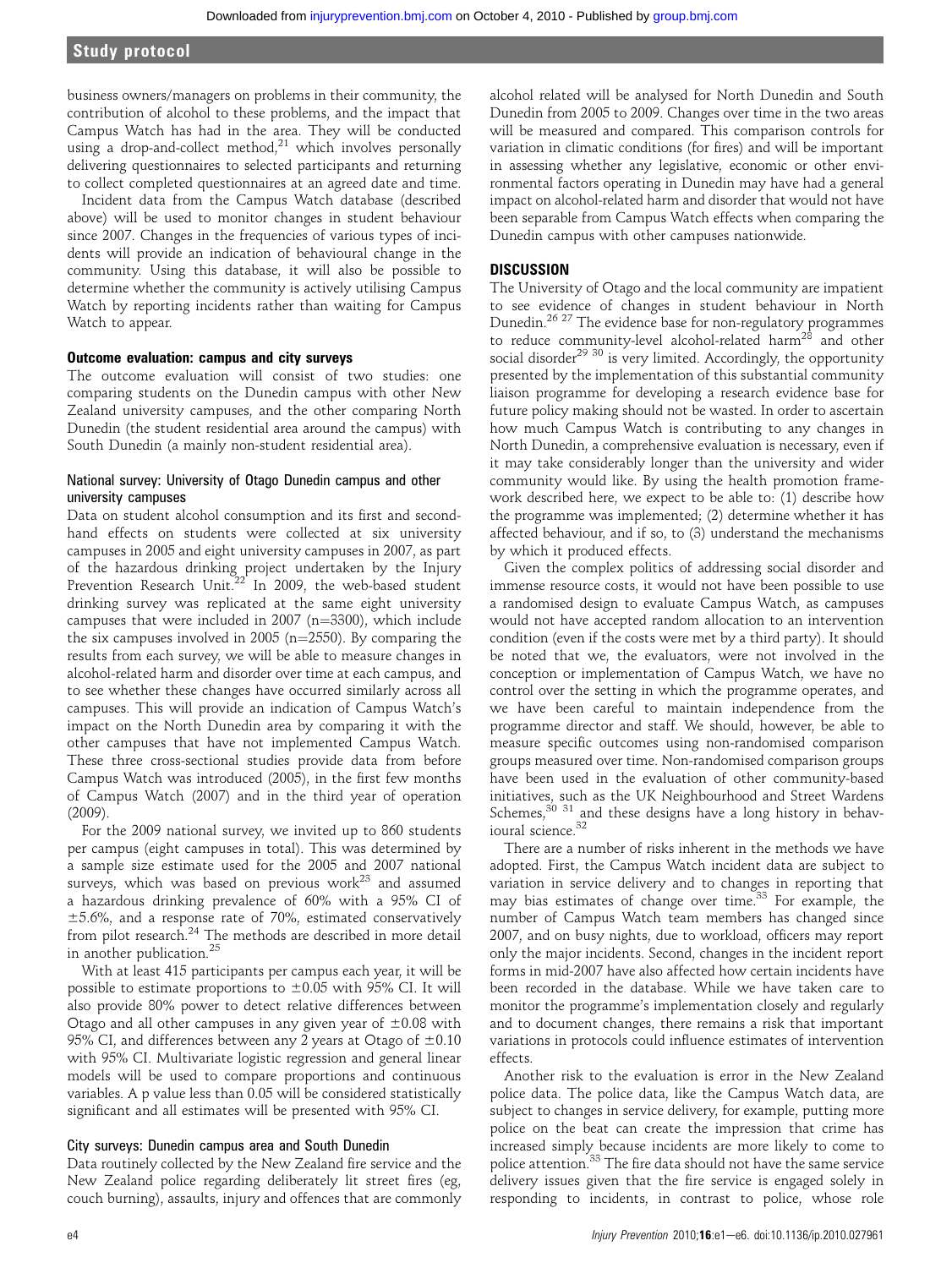includes deterring crime. Fire service data may facilitate the production of intervention effect estimates with greater validity than the police data; however, they permit only a narrow range of outcomes to be assessed.

Without previous knowledge of the introduction of Campus Watch in 2007, we were not able to include more specific measures in the 2005 and 2007 national student surveys that might have more precisely evaluated the effectiveness of Campus Watch. By measuring outcomes such as changes in student alcohol consumption and the effects of drinking on individuals and peers from the national surveys, and by analysing the Campus Watch incident reports and police data, we aim to understand what role the Campus Watch intervention has had in any reduction in alcohol-related harm and social disorder.

It is also possible that the changes that university administrators expect as a result of Campus Watch will take longer than 3 years to occur and will therefore be missed by the proposed evaluation. In the unlikely event that there is no evidence of change within the first 3 years of implementation, the careful specification of the study protocol will permit the evaluation to be extended, including repetition of the community and national student surveys and collation of further police and fire service data.

Community-based initiatives to reduce alcohol-related harm, disorder and crime have been evaluated using various models. The measures most often used to evaluate these programmes were residents' perceptions of safety and fear of crime, as well as police data. Van den Eynde and colleagues<sup>34</sup> used global performance measures to evaluate a 3-year community crime prevention programme, but found that they were not able to attribute changes specifically to the crime-prevention programmes using such measures. A systematic review of Neighbourhood Watch programmes that used police crime data found conflicting evidence as to their effectiveness in reducing social disorder and crime.<sup>29</sup>

Neighbourhood warden schemes that were evaluated in the UK used both police crime data and residents' perceptions of safety.<sup>30</sup> Unfortunately, there was a significant association between residents' knowledge of a warden programme and their sense of security, which made it difficult to determine whether an increased sense of security was a result of programme awareness or a reflection of real crime reduction. We expect that this will also be an issue in the Campus Watch area, as staff are highly visible, and programme awareness would affect respondents' perceptions of crime and disorder in the North Dunedin community surveys. By analysing both the community survey responses and the data from the police and fire service, we should be able to differentiate between perceived and actual changes in harm and disorder. While the UK warden evaluations attempted to do this, many of the non-intervention comparison groups adopted their own warden schemes, thus becoming intervention communities themselves.

It is possible that our comparison university campuses may have adopted new programmes to reduce alcohol-related harm and disorder. We are not aware of any such programmes despite regular correspondence with the universities. By including numerous comparison areas-seven university campuses and one other Dunedin area—we expect to be able to control for alternative explanations for any observed changes in North Dunedin.

The Task Force on College Drinking of the National Institute on Alcohol Abuse and Alcoholism outlined effective strategies to reduce excessive drinking by college students.<sup>35</sup> Interventions with evidence of effectiveness for college students included

individually focused brief motivational enhancement, changing alcohol expectancies and social norms clarification. Environmental interventions, including campus-community coalitions to address drinking, were found to be effective in general populations and showed promise of being effective in college populations.

Long-term interventions with a broad environmental approach are rarely targeted at university students, even though the negative impacts of student drinking on the communities surrounding campuses can be significant and long running.<sup>36 37</sup> Toomey and colleagues<sup>38</sup> reviewed environmental interventions to reduce alcohol-related harm among college students, and found that restrictions on where alcohol was advertised, purchased and consumed were effective, while a number of multistrategy approaches had not been well evaluated. Many of these multistrategy approaches involved campus-community partnerships, but evidence for their effectiveness was lacking.

Evaluation of the large 'A Matter of Degree' programme, in which campuses took an environmental approach to reduce alcohol-related harms on campus, found that campuses exposed to extensive environmental intervention had significant decreases in alcohol use, harm and second-hand effects measures compared with non-intervention campuses.<sup>39</sup> The high environmental intervention campuses focused on changing policies on campus as well as addressing student behaviour and alcohol use off campus.

As Campus Watch is also a high intervention programme, we may be able to find similarities with the ways in which the 'A Matter of Degree' and other environmental interventions have reduced heavy drinking and related harm. Notably, however, Campus Watch is unique in its focus on quality of life rather than drinking behaviour per se. Campus Watch does not specifically target alcohol access or promotion, or even try to limit the amount of alcohol consumed in North Dunedin; rather, it is attempting to change what is considered acceptable behaviour in a densely populated student area with few existing social controls. There are fewer legal controls than exist in campus environments in the USA, where a drinking age of 21 years can be used to regulate student alcohol use. In New Zealand, drinking per se is not illegal at any age and purchase is legal for those aged 18 years and over. It will be of value to know whether this broad-based approach is effective in reducing alcohol-related harm and disorder and improving the quality of life of North Dunedin residents.

#### What is already known on this subject

- < University students have a high prevalence of alcohol-related injury and other harms.
- $\triangleright$  Strategies that modify the environment tend to be more effective than individually focused interventions.

## What this study adds

< We present a study protocol for a mixed method evaluation of Campus Watch, a multifaceted intervention seeking to reduce social disorder on a university campus and surrounding community in New Zealand.